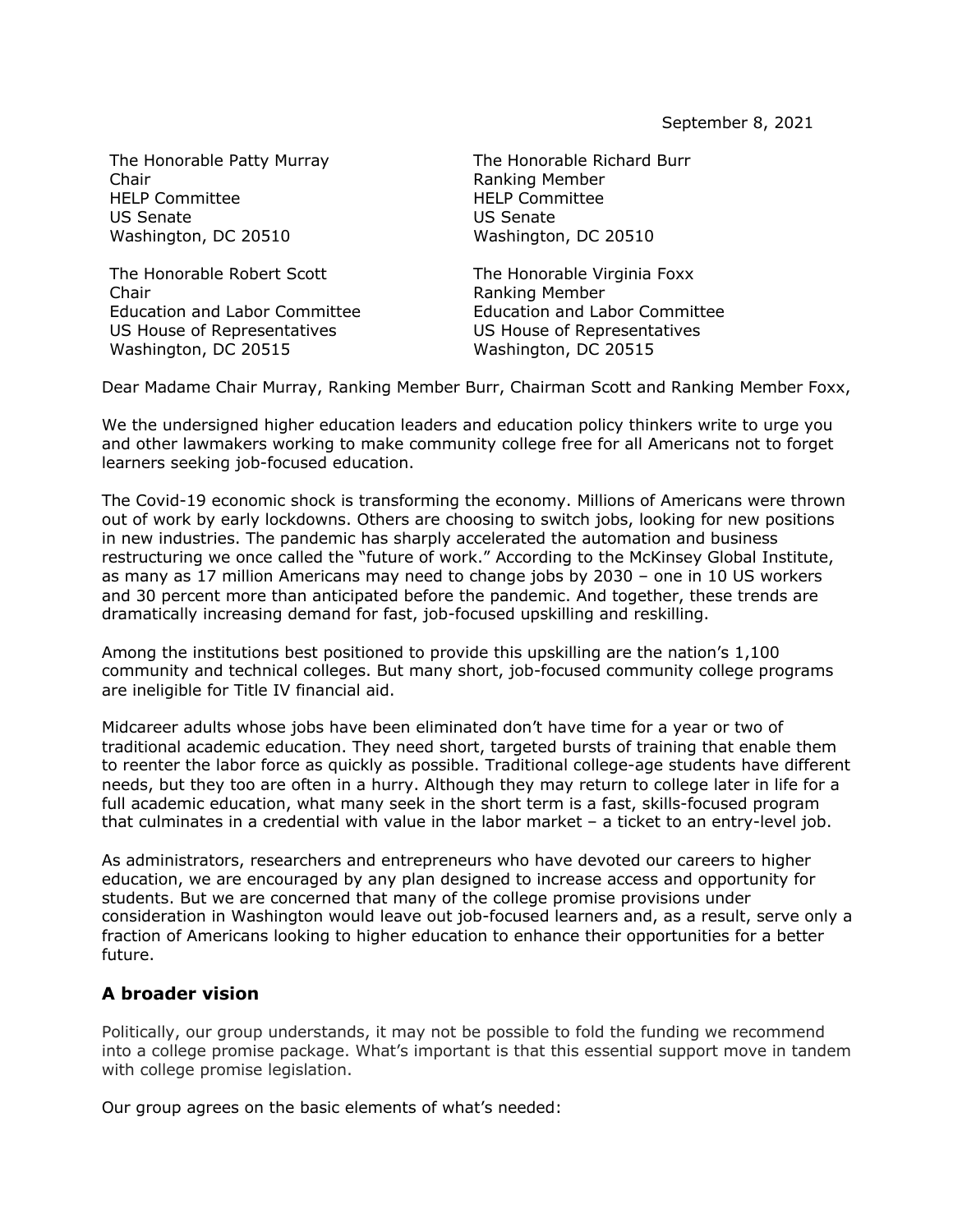*Job-focused programs.* Job-focused learners, whether college-age or older, deserve the same support as students in academic programs.

We reject the argument made by some policy thinkers that academic instruction is education, and workforce education is merely training. This false dichotomy does a disservice to all students – academically focused learners who need career exploration and workplace competencies as well as job-focused learners who need exposure to the higher-order analytical and social skills – critical thinking, problem solving, communication and teamwork – increasingly required for all jobs, technical and nontechnical.

What's needed from policymakers: adequate funding for both academic and job-focused education, combined with incentives for educators to work together to ensure that all learners, no matter how much time they have for college, get a well-rounded education.

*Noncredit programs.* Federal and state funding streams should provide for noncredit workforce programs developed in partnership with employers and aligned with the local labor market.

At many community colleges, the best job-focused programs are housed in a nondegreegranting "noncredit" division serving learners more focused on skills than academic credentials. Unlike slow-moving academic departments, unable to launch programs without approval from faculty and accreditors, the noncredit division can move quickly and agilely to respond to labor market demand, whether from learners or employers. Students in a hurry learn just the skills they need to advance on the job – no need for general education courses or electives – and often on a more convenient schedule geared to working learners.

Yet many states provide no funding for noncredit education. Only a handful fund it on a par with credit-eligible programs. And as a practical matter, noncredit learners are ineligible for federal financial aid. For those who have just lost their jobs and others in financial straits, this can be an insurmountable obstacle.

**Shorter than a semester.** Learners in a hurry to get a job or a better job need as much support as students with more time for education.

Not every workplace skill requires a full semester of instruction. Learners preparing for jobs in a broad range of fields – from allied health to manufacturing and cybersecurity – often need no more than eight to 10 weeks of instruction. Yet current law creates incentives for educators to stretch courses to semester length, whether or not the added instruction is needed, so that students will be eligible for federal financial aid.

What's needed from policymakers: financial aid for learners enrolled in shorter programs that meet standards for quality and labor market relevance.

## **Quality assurance and accountability**

The challenge for policymakers designing funding for workforce education, especially noncredit offerings: how to ensure that dollars go only to high-quality programs?

In a perfect world, all job-focused college programs, credit and noncredit, would be held accountable for graduates' employment outcomes – job placements and wages. But this isn't always practical in today's world. Only some states make earnings data available to educational institutions. Many colleges collect little personal information from noncredit students. And the best noncredit programs are constantly changing in response to labor market needs, making it difficult to make meaningful use of longitudinal data.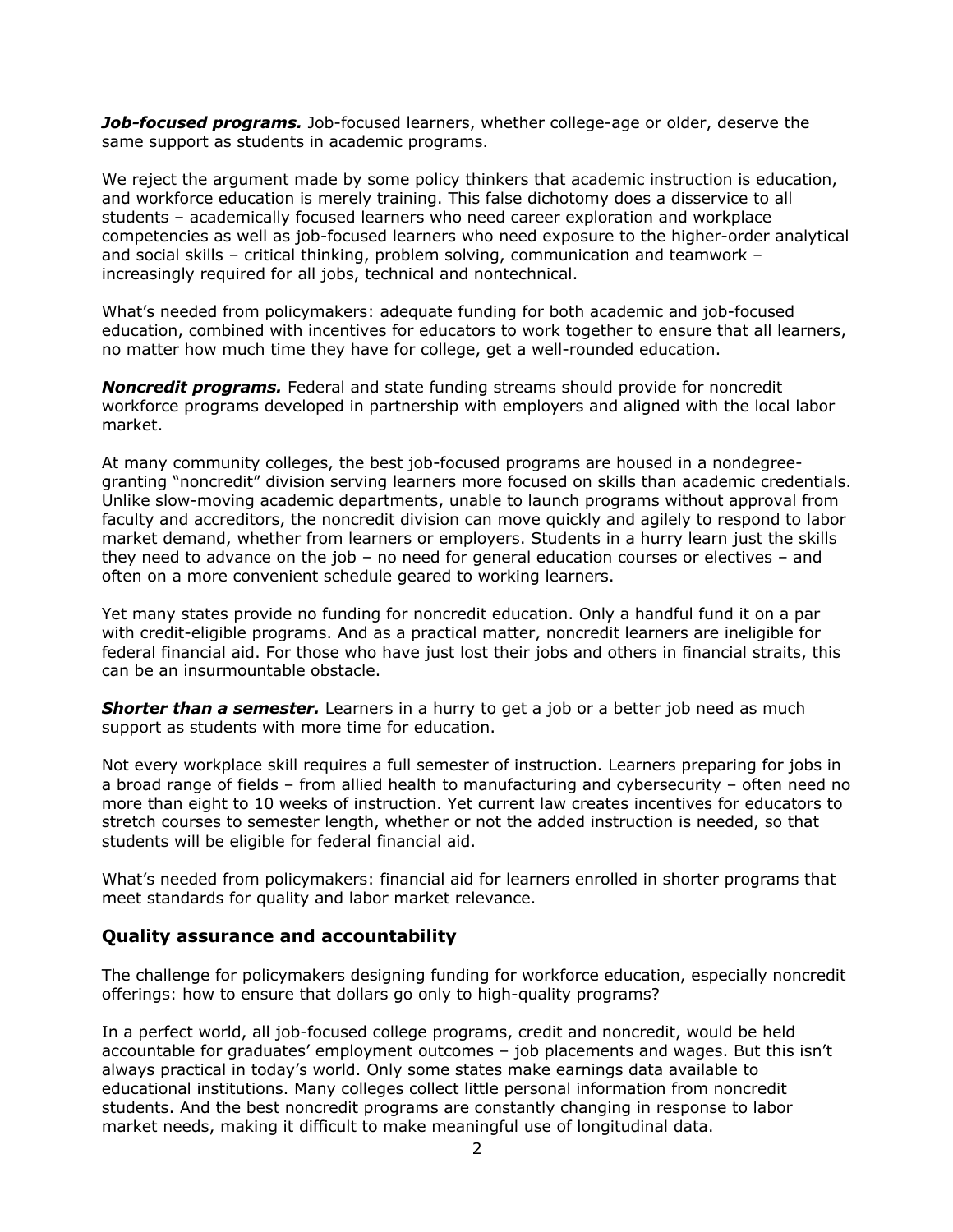In the meantime, as data collection and information about employment outcomes improve, we encourage policymakers to consider a variety of other benchmarks for job-focused programs, credit and noncredit.

- § Do they culminate in credentials degrees, certificates, certifications, licenses or other awards – with value in the labor market?
- § Are they what educators call "stackable," permitting noncredit students who wish to continue their education to leverage their noncredit learning for college credit?
- § Do they provide learners with ample information about the local labor market data on in-demand jobs, the return to credentials and the experience of other students who have completed similar programs – ensuring that individuals can make informed choices as they invest in higher education?
- § Do they provide ample wraparound supports, including individualized advising and assistance with job-search skills, to ensure that students know how to navigate the labor market and make the most of opportunities?
- § Do they provide opportunities for work-based learning internships, apprenticeships or other hands-on job experience – that connect students with employers and enhance their employability?

Not every program will meet all these criteria, and we must not let the perfect be the enemy of the good. What's important is that institutions put priority on aligning programs with the local labor market.

We urge you and others in Congress to set your sights high. What's needed is not just more education – more years of instruction regardless of the outcome. What Americans need is education that prepares them to live successful, satisfying lives, finding jobs in their fields of study, earning family-sustaining wages and returning to college as needed to learn new skills and stay abreast of a changing economy.

Time is of the essence as the post-pandemic economy takes off. We urge you to act quickly, positioning all Americans to take advantage of the new opportunities it's unleashing.

Yours sincerely,

## Kenneth Adams, president, LaGuardia Community College

Michael Bettersworth, vice chancellor for innovation, Texas State Technical

College

Earl Buford, president, Council for Adult and Experiential Learning

Ryan Craig, managing director, Achieve Partners

Aaron Fichtner, president, New Jersey Council of County Colleges

Joseph Fuller, professor of management practice, Harvard Business School

Tracy Hartzler, president, Central New Mexico Community College